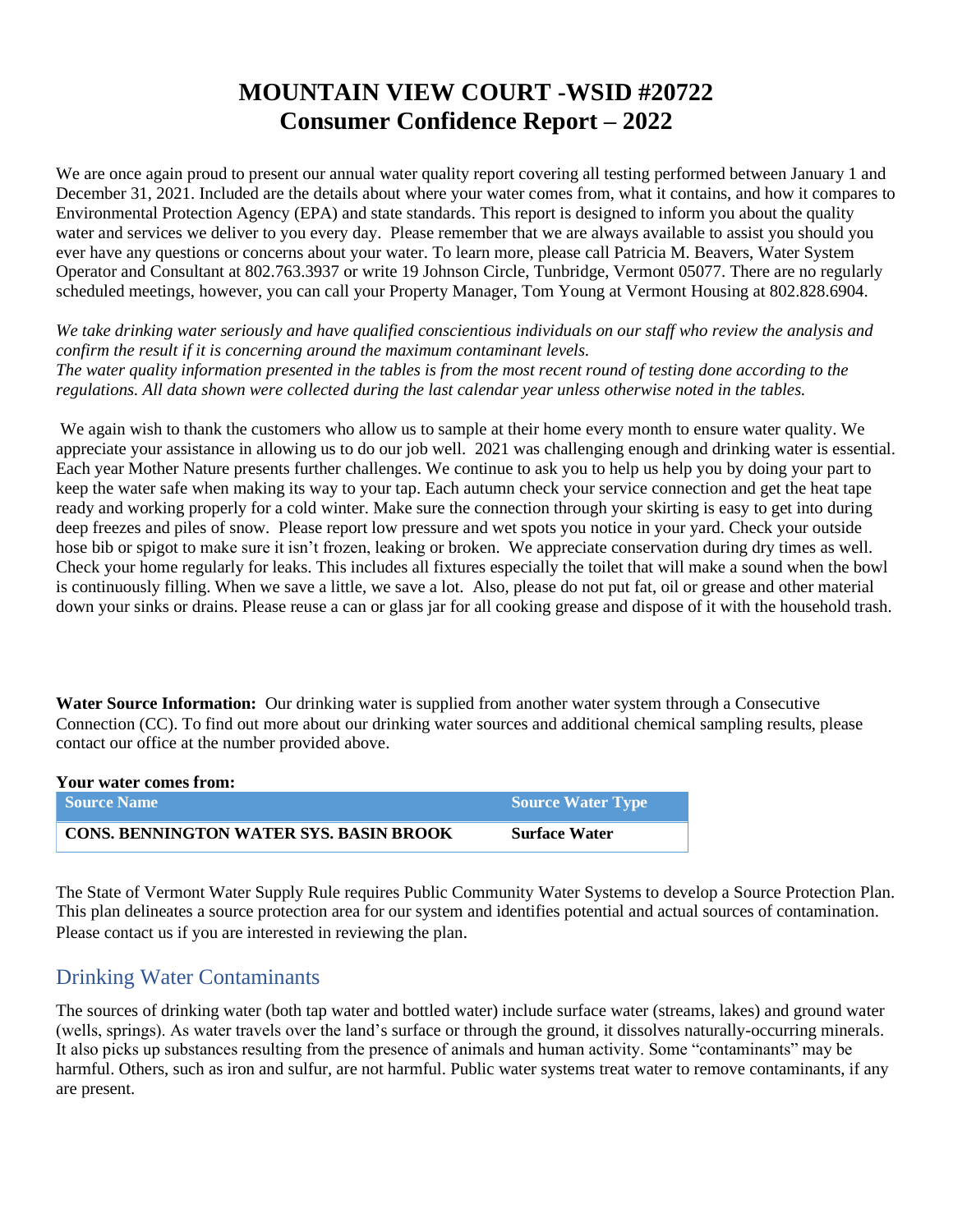In order to ensure that your water is safe to drink, we test it regularly according to regulations established by the U.S. Environmental Protection Agency and the State of Vermont. These regulations limit the amount of various contaminants:

*Microbial contaminants*, such as viruses and bacteria, which may come from sewage treatment plants, septic systems, agricultural livestock operations and wildlife

*Inorganic contaminants*, such as salts and metals, which can be naturally-occurring or result from urban storm water runoff, industrial or domestic wastewater discharges, oil and gas production, mining or farming.

*Pesticides and herbicides*, may come from a variety of sources such as storm water run-off, agriculture, and residential users.

*Radioactive contaminants*, which can be naturally occurring or the result of mining activity

*Organic contaminants*, including synthetic and volatile organic chemicals, which are by-products of industrial processes and petroleum production, and also come from gas stations, urban storm water run-off, and septic systems.

#### Water Quality Data

The table below lists all the drinking water contaminants that we detected during the past year. It also includes the date and results of any contaminants that we detected within the past five years if tested less than once a year. The presence of these contaminants in the water does not necessarily show that the water poses a health risk.

**Terms and abbreviations** - In this table you may find terms you might not be familiar with. To help you better understand these terms we have provided the following definitions:

**Action Level (AL):** The concentration of a contaminant which, if exceeded, triggers treatment or other requirements which a water system must follow.

**Level 1 Assessment:** A level 1 Assessment is a study of the water system to identify potential problems and determine (if possible) why total coliform bacteria have been found in our water system.

**Level 2 Assessment:** A Level 2 Assessment is a very detailed study of the water system to identify potential problems and determine (if possible) why an E. coli MCL violation has occurred and/or why total coliform bacteria have been found in our water system on multiple occasions.

**Locational Running Annual Average (LRAA):** The average of sample analytical results for samples taken at a particular monitoring location during four consecutive calendar quarters.

**Maximum Contamination Level (MCL):** The "Maximum Allowed" MCL is the highest level of a contaminant that is allowed in drinking water. MCL's are set as close to the MCLG's as feasible using the best available treatment technology.

**Maximum Contamination Level Goal (MCLG):** The "Goal" is the level of a contaminant in drinking water below which there is no known or expected risk to human health. MCLG's allow for a margin of safety.

**Maximum Residual Disinfectant Level (MRDL):** The highest level of a disinfectant allowed in drinking water. Addition a disinfectant may help control microbial contaminants.

**Maximum Residual Disinfectant Level Goal (MRDLG):** The level of a drinking water disinfectant below which there is no known or expected risk to health. MRDLGs do not reflect the benefits of disinfectants in controlling microbial contaminants.

**Nephelometric Turbidity Unit (NTU):** NTU is a measure of the clarity of water. Turbidity in excess of 5 NTU is just noticeable to the average person.

**Parts per million (ppm) or Milligrams per liter (mg/l):** (one penny in ten thousand dollars)

**Parts per billion (ppb) or Micrograms per liter (ug/l):** (one penny in ten million dollars)

**Parts per trillion (ppt) or Nanograms per liter (ng/l):** (one penny in ten billion dollars)

**Picocuries per liter (pCi/L):** a measure of radioactivity in water

**Running Annual Average (RAA):** The average of 4 consecutive quarters (when on quarterly monitoring); values in table represent the highest RAA for the year.

**Treatment Technique (TT):** A required process intended to reduce the level of a contaminant in drinking water.

**90th Percentile:** Ninety percent of the samples are below the action level. (Nine of ten sites sampled were at or below this level).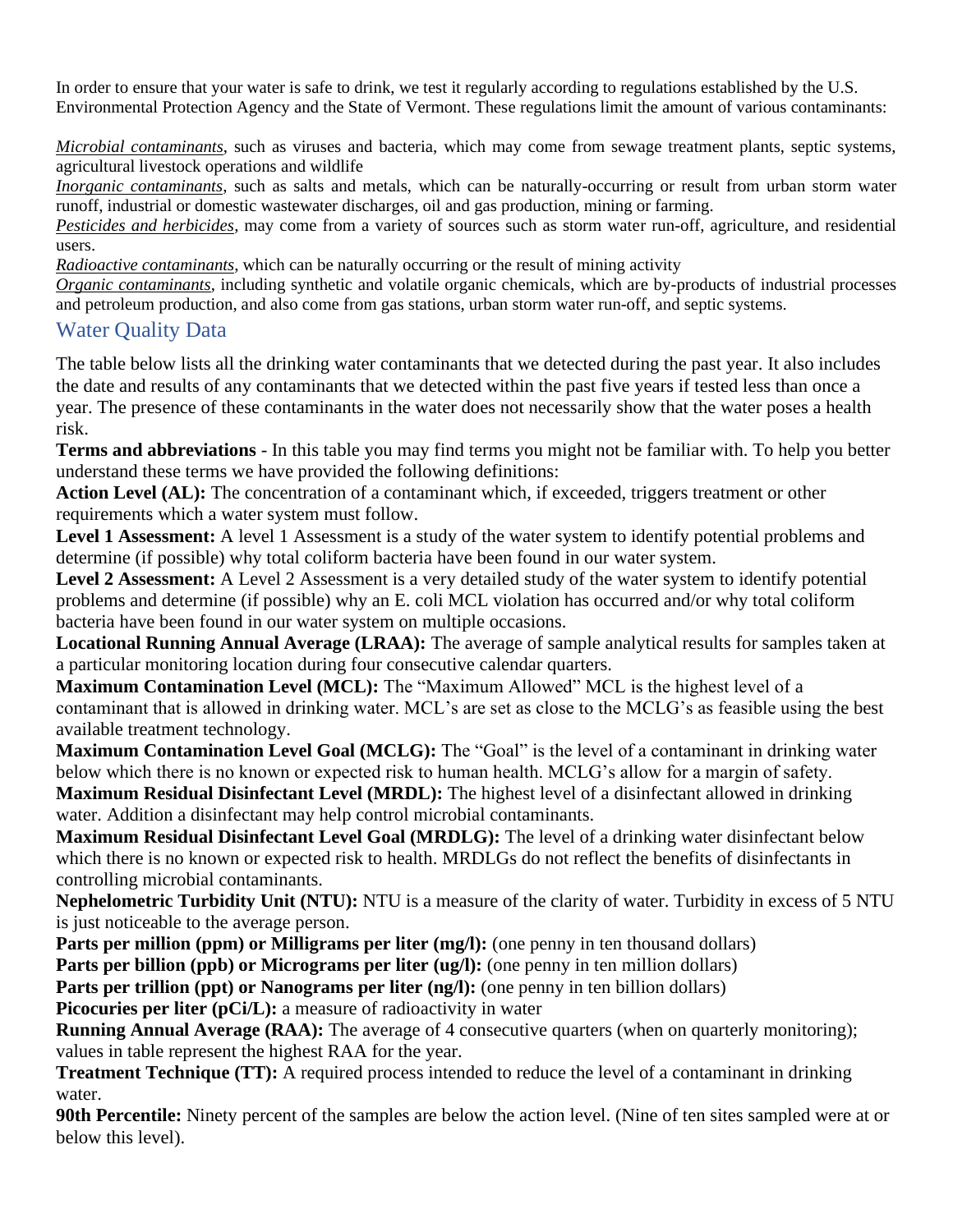**Per- and polyfluoroalkyl substances (PFAS):** a group of over 4,000 human-made chemicals (they do not occur naturally) that have been used in industry and consumer products worldwide and includes:

 **(PFNA): Perfluorononanoic Acid (PFOA): Perfluorooctanoic Acid (PFOS): Perfluorooctane Sulfonic Acid (PFHpA): Perfluoroheptanoic Acid (PFHxS): Perfluorohexane Sulfonic Acid (11Cl-PF3OUdS): 11-Chloroeicosafluoro-3-oxaundecane-1-sulfonic Acid (9Cl-PF3ONS): 9-Chlorohexadecafluoro-3-oxanonane-1-sulfonic Acid (DONA): 4,8-Dioxa-3H-perfluorononanoic Acid (HFPO-DA): Hexafluoropropylene Oxide Dimer Acid (NEtFOSAA): N-ethyl perfluorooctanesulfonamidoacetic Acid (NMeFOSAA): N-methyl perfluorooctanesulfonamidoacetic Acid (PFBS): Perfluorobutane Sulfonic Acid (PFDA): Perfluorodecanoic Acid (PFDoA): Perfluorododecanoic Acid (PFHxA): Perfluorohexanoic Acid (PFTA): Perfluorotetradecanoic Acid (PFTrDA): Perfluorotridecanoic Acid (PFUnA): Perfluoroundecanoic Acid**

## Detected Contaminants MOUNTAIN VIEW COURT

| <b>Disinfection Residual   RAA   RANGE \</b> |                         |          |  | Unit   MRDL   MRDLG   Typical Source |
|----------------------------------------------|-------------------------|----------|--|--------------------------------------|
| Chlorine                                     | $0.742$   0.400 - 1.000 | $mg/1$ 4 |  | Water additive to control microbes   |
|                                              |                         |          |  |                                      |

|                                | <b>Collection</b> | <b>Highest</b> |        |     |    |   |                                    |
|--------------------------------|-------------------|----------------|--------|-----|----|---|------------------------------------|
| <b>Disinfection ByProducts</b> | Year              | <b>LRAA</b>    | Range  |     |    |   | Unit   MCL   MCLG   Typical Source |
|                                |                   |                |        |     |    |   |                                    |
| <b>Total Trihalomethanes</b>   | 2021              | 61             | 61 -   | ppb | 80 | 0 | By-product of drinking water       |
|                                |                   |                | 61     |     |    |   | chlorination                       |
| <b>Total Haloacetic Acids</b>  | 2021              | 57             | $57 -$ | ppb | 60 | 0 | By-product of drinking water       |
| (HAA5)                         |                   |                | 57     |     |    |   | chlorination                       |

| <b>Lead and</b><br><b>Copper</b> | <b>Collection</b><br>Year | 90th<br><b>Percentile</b> | Range   | Unit | $AL^*$ | <b>Sites</b><br><b>Over</b><br><b>AL</b> | <b>Typical Source</b>                      |
|----------------------------------|---------------------------|---------------------------|---------|------|--------|------------------------------------------|--------------------------------------------|
|                                  |                           |                           |         |      |        |                                          |                                            |
| Lead                             | 2020                      | 0                         | $0 - 0$ | ppb  | 15     | 0                                        | Corrosion of household plumbing systems;   |
|                                  |                           |                           |         |      |        |                                          | Erosion of natural deposits                |
| Copper                           | 2020                      | 0                         | $0 - 0$ | ppm  | 1.3    | 0                                        | Corrosion of household plumbing systems;   |
|                                  |                           |                           |         |      |        |                                          | Erosion of natural deposits; Leaching from |
|                                  |                           |                           |         |      |        |                                          | wood preservatives                         |

\*The lead and copper AL (Action Level) exceedance is based on the 90th percentile concentration, not the highest detected result.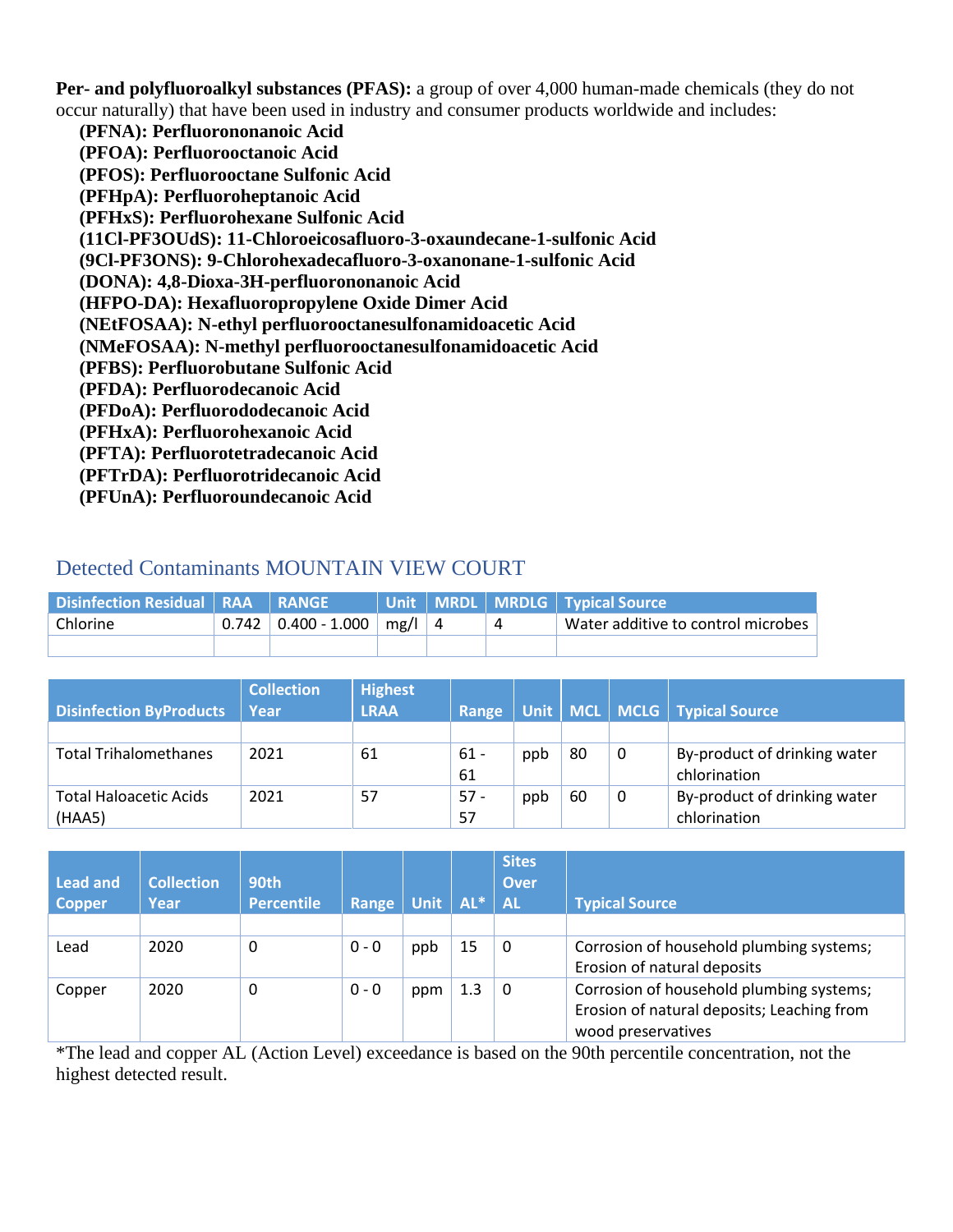## Health Information Regarding Drinking Water

Some people may be more vulnerable to contaminants in drinking water than the general population. Immunocompromised persons such as persons with cancer undergoing chemotherapy, persons who have undergone organ transplants, people with HIV/AIDS or other immune system disorders, some elderly, and infants, can be particularly at risk from infections. These people should seek advice about drinking water from their health care providers. EPA/CDC guidelines on appropriate means to lessen the risk of infection by cryptosporidium and other microbiological contaminants are available from EPA's Safe Drinking Water Hotline (1-800-426-4791). Drinking water, including bottled water, may reasonably be expected to contain at least small amounts of some contaminants. The presence of contaminants does not necessarily indicate that the water poses a health risk. More information about contaminants and potential health effects can be obtained by calling the Safe Drinking Water Hotline.

If present, elevated levels of lead can cause serious health problems, especially for pregnant women and young children. Lead in drinking water is primarily from materials and components associated with service lines and home plumbing. MOUNTAIN VIEW COURT is responsible for providing high quality drinking water, but cannot control the variety of materials used in plumbing components. When your water has been sitting for several hours, you can minimize the potential for lead exposure by flushing your tap for 30 seconds to 2 minutes before using water for drinking or cooking. If you are concerned about lead in your drinking water, you may wish to have your water tested. Information on lead in drinking water, testing methods, and steps you can take to minimize exposure is available from the Safe Drinking Water Hotline or at [http://www.epa.gov/safewater/lead.](http://www.epa.gov/safewater/lead)

### Distribution Information

*Please share this information with all the other people who drink this water, especially those who may not have received this notice directly (for example, people in apartments, nursing homes, schools, and businesses). You can do this by posting this notice in a public place and distributing copies by hand or mail.*

#### **Per- and Polyfluoroalkyl Substances (PFAS) are contaminants you may see reported in your Consumer Confidence Report (CCR) for the first time. What are PFAS?**

PFAS are a group of over 4,000 human-made chemicals (they do not occur naturally) that have been used in industry and consumer products worldwide since at least the 1950s. These chemicals are used to make household and commercial products that resist heat and chemical reactions and repel oil, stains, grease, and water. Some common products that may contain PFAS include non-stick cookware, water-resistant clothing and materials, cleaning products, cosmetics, food packaging materials, and some personal care products. Due to their resilient chemical nature, they don't readily degrade once they are released into the environment. In addition, the common use of these chemicals in industry and consumer products has led to their widespread impact on the environment. The impact of these chemicals on your drinking water continues to be studied. **Why are PFAS being tested in my drinking water?**

In May 2019, Act 21 (S.49), an act relating to the regulation of per- and polyfluoroalkyl substances (PFAS) in drinking and surface waters, was signed by Governor Scott. This Act provides a comprehensive framework to identify PFAS contamination and to issue new rules to regulate PFAS levels in drinking water.

#### **What if PFAS have been detected in my drinking water?**

Act 21 set an interim standard for the detected concentration of five PFAS in drinking water, or the combined concentration of any of the 5 PFAS, which should not exceed **20 parts per trillion (ppt).** The interim standard is based on the Health Advisory established by the Vermont Department of Health. The five PFAS are: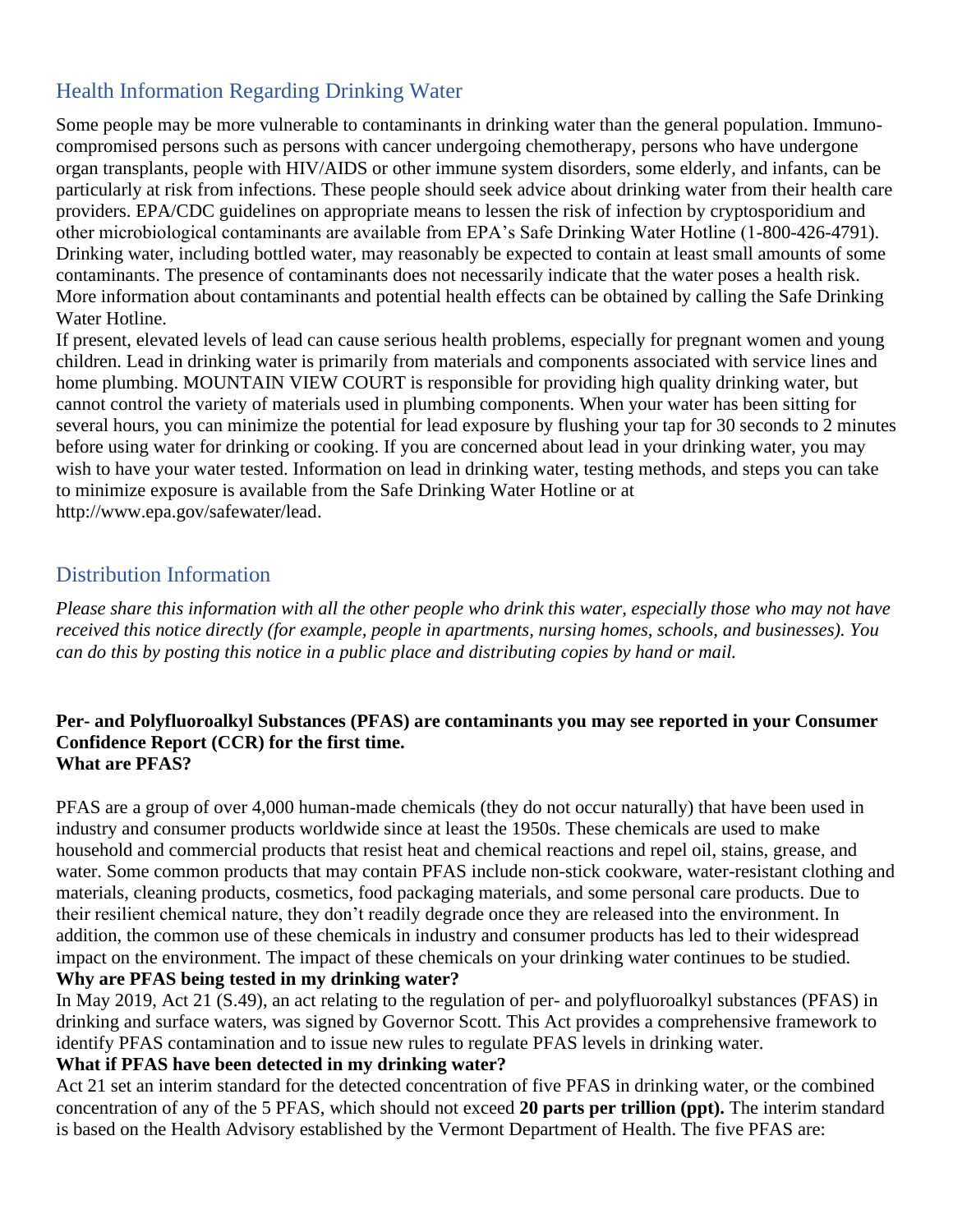**(PFNA):** Perfluorononanoic Acid **(PFOA):** Perfluorooctanoic Acid **(PFOS):** Perfluorooctane Sulfonic Acid **(PFHpA):** Perfluoroheptanoic Acid **(PFHxS):** Perfluorohexane Sulfonic Acid

If your water has been tested and the **sum any of the five PFAS listed above is confirmed to exceed 20 ppt**, a Do Not Drink notice will be issued informing you not to use your water for drinking or cooking, brushing teeth, making ice cubes, making baby formula, washing fruits and vegetables or any other consumptive use. You will be advised to use another source of water for consumption which may include bottled water.

An additional 13 PFAS were required to be tested for, per Act 21. These additional 13 PFAS, listed below, currently do not have an established health-based standard and are not counted toward the combined standard of 20 ppt:

 **(11Cl-PF3OUdS):** 11-Chloroeicosafluoro-3-oxaundecane-1-sulfonic Acid **(9Cl-PF3ONS):** 9-Chlorohexadecafluoro-3-oxanonane-1-sulfonic Acid **(DONA):** 4,8-Dioxa-3H-perfluorononanoic Acid **(HFPO-DA):** Hexafluoropropylene Oxide Dimer Acid **(NEtFOSAA):** N-ethyl perfluorooctanesulfonamidoacetic Acid **(NMeFOSAA):** N-methyl perfluorooctanesulfonamidoacetic Acid **(PFBS):** Perfluorobutane Sulfonic Acid **(PFDA):** Perfluorodecanoic Acid **(PFDoA):** Perfluorododecanoic Acid **(PFHxA):** Perfluorohexanoic Acid **(PFTA):** Perfluorotetradecanoic Acid **(PFTrDA):** Perfluorotridecanoic Acid **(PFUnA):** Perfluoroundecanoic Acid

#### **Where can I learn more about PFAS in drinking water?**

For information about the health effects of PFAS, please visit [www.healthvermont.gov/water/pfas](../../../Downloads/www.healthvermont.gov/water/pfas) or call the Vermont Department of Health at 1-800-439-8550. If you have specific health concerns, contact your health care provider.

## **WE PURCHASE WATER FROM THE BENNINGTON WATER DEPARTMENT**

*PLEASE SEE THE TOWN OF BENNINGTON'S CONSUMER CONFIDENCE REPORT for 2021 BELOW*

# Detected Contaminants NORTH BENNINGTON WATER DEPT **Disinfection Residual RAA RANGE Unit MRDL MRDLG Typical Source**

| i bishinggudhi ngshammi i nava i nahade i |            |                                    |  | $\frac{1}{2}$                      |
|-------------------------------------------|------------|------------------------------------|--|------------------------------------|
|                                           |            |                                    |  |                                    |
|                                           |            |                                    |  |                                    |
| Chlorine                                  |            | $0.596$   0.200 - 0.820   mg/l   4 |  | Water additive to control microbes |
|                                           |            |                                    |  |                                    |
|                                           |            |                                    |  |                                    |
| l Chamical                                | Collection | Highact                            |  |                                    |

| <b>Chemical</b>     | <b>Collection</b> | <b>Highest</b> |              |      |    |    |                                       |
|---------------------|-------------------|----------------|--------------|------|----|----|---------------------------------------|
| <b>Contaminants</b> | <b>Date</b>       | <b>Value</b>   | <b>Range</b> | Unit |    |    | MCL   MCLG   Typical Source           |
|                     |                   |                |              |      |    |    |                                       |
| Nitrate             | 04/06/2021        | 0.37           | $0.37 -$     | ppm  | 10 | 10 | Runoff from fertilizer use; Leaching  |
|                     |                   |                | 0.37         |      |    |    | from septic tanks, sewage; Erosion of |
|                     |                   |                |              |      |    |    | natural deposits                      |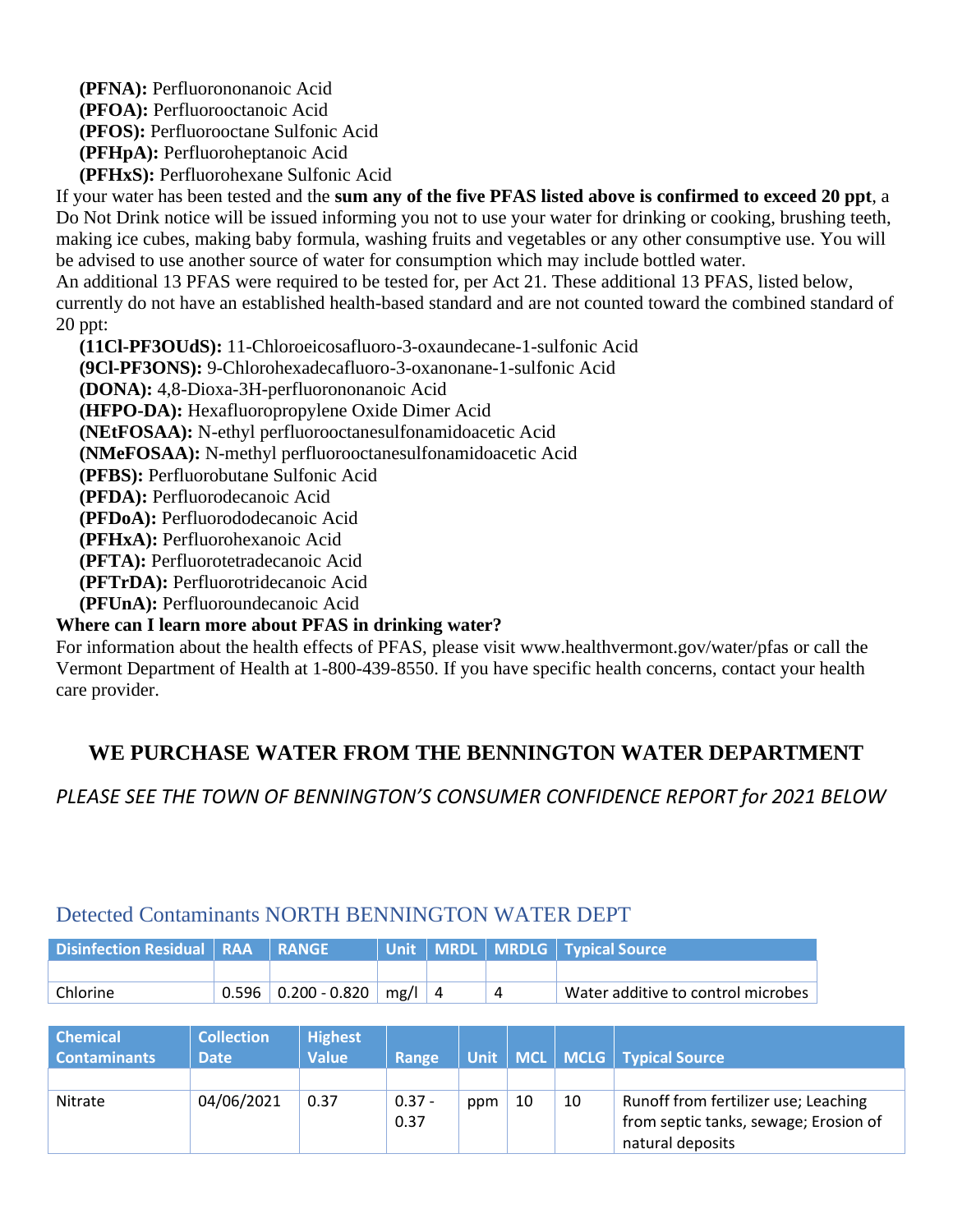| <b>Disinfection ByProducts</b>          | <b>Collection</b><br>Year | <b>Highest</b><br><b>LRAA</b> | Range        |     |    |   | Unit   MCL   MCLG   Typical Source           |
|-----------------------------------------|---------------------------|-------------------------------|--------------|-----|----|---|----------------------------------------------|
|                                         |                           |                               |              |     |    |   |                                              |
| <b>Total Trihalomethanes</b>            | 2021                      | 50                            | $37 -$<br>59 | ppb | 80 | 0 | By-product of drinking water<br>chlorination |
| <b>Total Haloacetic Acids</b><br>(HAA5) | 2021                      | 40                            | $26 -$<br>71 | ppb | 60 | 0 | By-product of drinking water<br>chlorination |

| Lead and<br><b>Copper</b> | <b>Collection</b><br>Year | 90th<br><b>Percentile</b> | Range       | <b>Unit</b> | $AL^*$ | <b>Sites</b><br><b>Over</b><br><b>AL</b> | <b>Typical Source</b>                                                                                        |
|---------------------------|---------------------------|---------------------------|-------------|-------------|--------|------------------------------------------|--------------------------------------------------------------------------------------------------------------|
|                           |                           |                           |             |             |        |                                          |                                                                                                              |
| Lead                      | 2021                      | 1.3                       | $0 - 1.4$   | ppb         | 15     | 0                                        | Corrosion of household plumbing systems;<br>Erosion of natural deposits                                      |
| Copper                    | 2021                      | 0.15                      | 0 -<br>0.17 | ppm         | 1.3    | $\Omega$                                 | Corrosion of household plumbing systems;<br>Erosion of natural deposits; Leaching from<br>wood preservatives |

\*The lead and copper AL (Action Level) exceedance is based on the 90th percentile concentration, not the highest detected result.

## Health Information Regarding Drinking Water

Some people may be more vulnerable to contaminants in drinking water than the general population. Immunocompromised persons such as persons with cancer undergoing chemotherapy, persons who have undergone organ transplants, people with HIV/AIDS or other immune system disorders, some elderly, and infants, can be particularly at risk from infections. These people should seek advice about drinking water from their health care providers. EPA/CDC guidelines on appropriate means to lessen the risk of infection by cryptosporidium and other microbiological contaminants are available from EPA's Safe Drinking Water Hotline (1-800-426-4791). Drinking water, including bottled water, may reasonably be expected to contain at least small amounts of some contaminants. The presence of contaminants does not necessarily indicate that the water poses a health risk. More information about contaminants and potential health effects can be obtained by calling the Safe Drinking Water Hotline.

If present, elevated levels of lead can cause serious health problems, especially for pregnant women and young children. Lead in drinking water is primarily from materials and components associated with service lines and home plumbing. NORTH BENNINGTON WATER DEPT is responsible for providing high quality drinking water, but cannot control the variety of materials used in plumbing components. When your water has been sitting for several hours, you can minimize the potential for lead exposure by flushing your tap for 30 seconds to 2 minutes before using water for drinking or cooking. If you are concerned about lead in your drinking water, you may wish to have your water tested. Information on lead in drinking water, testing methods, and steps you can take to minimize exposure is available from the Safe Drinking Water Hotline or at [http://www.epa.gov/safewater/lead.](http://www.epa.gov/safewater/lead)

## Distribution Information

*Please share this information with all the other people who drink this water, especially those who may not have received this notice directly (for example, people in apartments, nursing homes, schools, and businesses). You can do this by posting this notice in a public place and distributing copies by hand or mail.*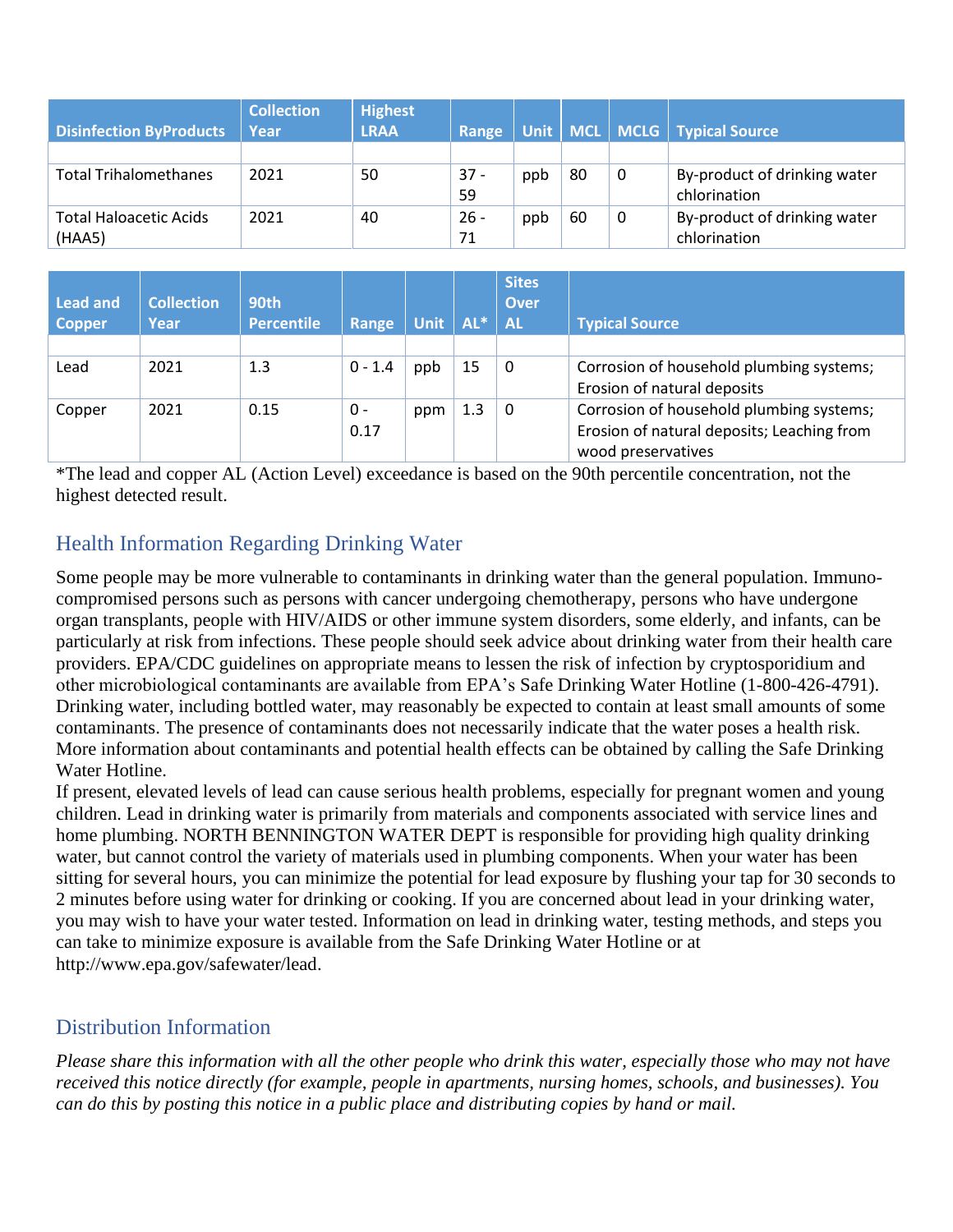#### **Per- and Polyfluoroalkyl Substances (PFAS) are contaminants you may see reported in your Consumer Confidence Report (CCR) for the first time. What are PFAS?**

PFAS are a group of over 4,000 human-made chemicals (they do not occur naturally) that have been used in industry and consumer products worldwide since at least the 1950s. These chemicals are used to make household and commercial products that resist heat and chemical reactions and repel oil, stains, grease, and water. Some common products that may contain PFAS include non-stick cookware, water-resistant clothing and materials, cleaning products, cosmetics, food packaging materials, and some personal care products. Due to their resilient chemical nature, they don't readily degrade once they are released into the environment. In addition, the common use of these chemicals in industry and consumer products has led to their widespread impact on the environment. The impact of these chemicals on your drinking water continues to be studied. **Why are PFAS being tested in my drinking water?**

# In May 2019, Act 21 (S.49), an act relating to the regulation of per- and polyfluoroalkyl substances (PFAS) in

drinking and surface waters, was signed by Governor Scott. This Act provides a comprehensive framework to identify PFAS contamination and to issue new rules to regulate PFAS levels in drinking water.

#### **What if PFAS have been detected in my drinking water?**

Act 21 set an interim standard for the detected concentration of five PFAS in drinking water, or the combined concentration of any of the 5 PFAS, which should not exceed **20 parts per trillion (ppt).** The interim standard is based on the Health Advisory established by the Vermont Department of Health. The five PFAS are:

**(PFNA):** Perfluorononanoic Acid

**(PFOA):** Perfluorooctanoic Acid

**(PFOS):** Perfluorooctane Sulfonic Acid

**(PFHpA):** Perfluoroheptanoic Acid

**(PFHxS):** Perfluorohexane Sulfonic Acid

If your water has been tested and the **sum any of the five PFAS listed above is confirmed to exceed 20 ppt**, a Do Not Drink notice will be issued informing you not to use your water for drinking or cooking, brushing teeth, making ice cubes, making baby formula, washing fruits and vegetables or any other consumptive use. You will be advised to use another source of water for consumption which may include bottled water.

An additional 13 PFAS were required to be tested for, per Act 21. These additional 13 PFAS, listed below, currently do not have an established health-based standard and are not counted toward the combined standard of 20 ppt:

**(11Cl-PF3OUdS):** 11-Chloroeicosafluoro-3-oxaundecane-1-sulfonic Acid

**(9Cl-PF3ONS):** 9-Chlorohexadecafluoro-3-oxanonane-1-sulfonic Acid

**(DONA):** 4,8-Dioxa-3H-perfluorononanoic Acid

**(HFPO-DA):** Hexafluoropropylene Oxide Dimer Acid

**(NEtFOSAA):** N-ethyl perfluorooctanesulfonamidoacetic Acid

**(NMeFOSAA):** N-methyl perfluorooctanesulfonamidoacetic Acid

**(PFBS):** Perfluorobutane Sulfonic Acid

**(PFDA):** Perfluorodecanoic Acid

**(PFDoA):** Perfluorododecanoic Acid

**(PFHxA):** Perfluorohexanoic Acid

**(PFTA):** Perfluorotetradecanoic Acid

**(PFTrDA):** Perfluorotridecanoic Acid

**(PFUnA):** Perfluoroundecanoic Acid

#### **Where can I learn more about PFAS in drinking water?**